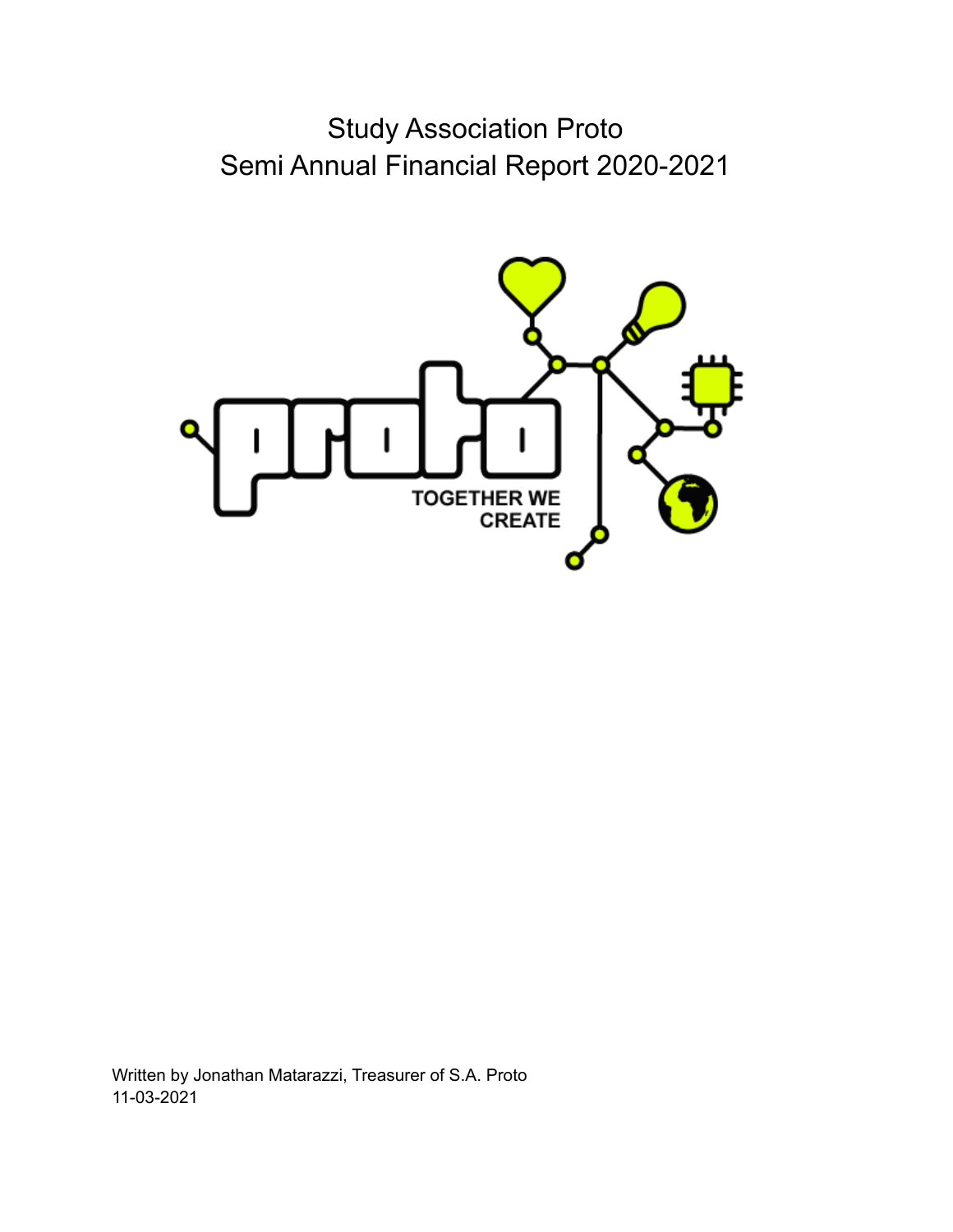# <span id="page-1-0"></span>Table of Contents

| <b>Table of Contents</b>           | $\boldsymbol{2}$ |
|------------------------------------|------------------|
| <b>Introduction</b>                | $\mathbf{3}$     |
| <b>Balance</b>                     | $\boldsymbol{4}$ |
| 2.1 Assets                         | 5                |
| 2.2 Liabilities                    | 6                |
| Expenses & Income as of 31-01-2021 | 8                |
| 3.1 Income                         | 9                |
| 3.2 Expenses                       | 10               |
| 3.2.1 Expenses General             | 10               |
| 3.2.2 Expenses Committees          | 14               |
| 3.2.3 Expenses Miscellaneous       | 18               |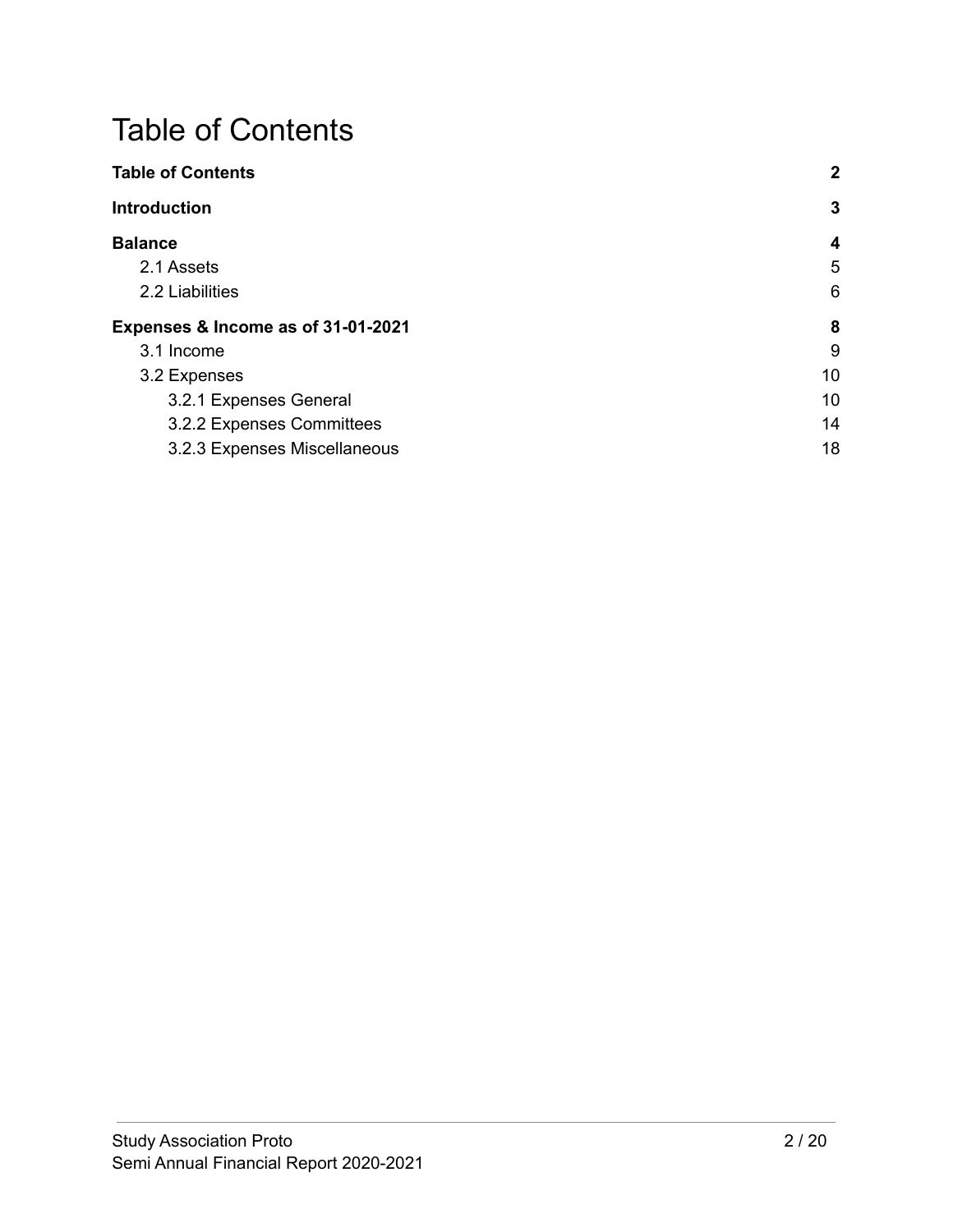# <span id="page-2-0"></span>1. Introduction

This is the semi-annual financial report of 2020-2021 for S.A. Proto. The aim of the report is to provide insight in Proto's current financial situation. The report describes the period from 01-08-2020 up to and including 31-01-2021.

A financial report like this can be hard to understand if you have never seen something like it before. Last year's treasurer wrote a nice news [article](https://www.proto.utwente.nl/news/24) to help understand it better, so thank you Sanne.

Next to that I would like to thank the Audit committee consisting of Sanne Bouman, Jur van Geel and Maxim de Leeuw for their help with keeping Proto's bookkeeping correct and with fixing problems I would encounter.

> Jonathan Matarazzi Treasurer S.A. Proto Board 10.0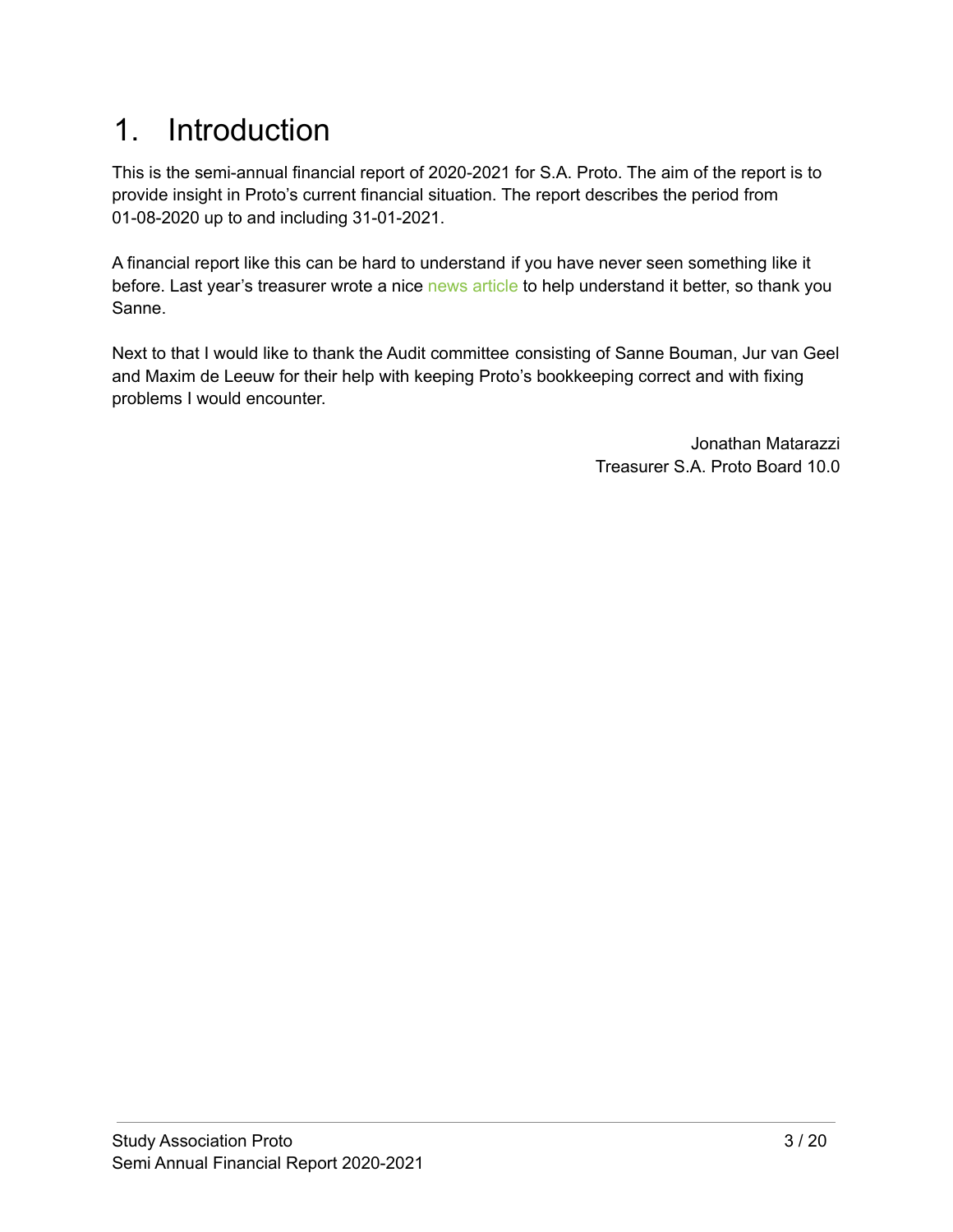# <span id="page-3-0"></span>2. Balance

The financial year for Proto started this year on the 1st of August 2020, having €26,3706.63 in the bank account and €6,000.79 in savings. Next to that Proto had a total of €577.65 in cash. The OmNomCom started the year with an inventory worth €746.45 and also €1,707.50 of Proto merchandise. There were €1760,- of unpaid incoming invoices and €511.28 of unpaid outgoing expenses. In the table below you will find an overview of these and more assets and liabilities Proto had at the beginning of this financial year, and what their status is after the 31st of January 2021. Explanations for these numbers can be found in [chapter](#page-5-0) 2.1 Assets and chapter 2.2 [Liabilities](#page-5-0) below the table.

| <b>Balance</b>                           |            |                        |                                                   |            |            |  |
|------------------------------------------|------------|------------------------|---------------------------------------------------|------------|------------|--|
| <b>Assets</b>                            | 01-08-2020 | 31-01-2021 Liabilities |                                                   | 01-08-2020 | 31-01-2021 |  |
| 1000 Bank                                | €26,706.63 | €30,801.05             | 2000 Owner's equity                               | €22,397.19 | €33,107.48 |  |
| 1010 Savings                             | €6,000.79  | €6,001.39              | 9050 Result account                               | €12,623.98 | €0.00      |  |
| 1100 General Register                    | €577.65    | €577.65                | 2210 To be paid - creditors                       | €511.28    | €2,132.50  |  |
| 1210 To be received - debtors            | €1,097.38  | €1,760.00              | To be paid - Statement of<br>2220 Expenses        | €0.00      | €346.15    |  |
| 1501 Stock OmNomCom                      | €746.45    | €481.75                | 1400 TIPcie account                               | €0.00      | €928.89    |  |
| 1502 Emballage                           |            |                        | 1542 Alfred's workshop                            | €1,117.45  | €1,588.87  |  |
| 1510 Stock Merchandise                   | €1,707.50  | €2,845.33              |                                                   |            |            |  |
| 1530 Stock Study Materials               | €0.00      | $-6122.77$             | 1601 Reservation Miscellaneous                    | €1,491.68  | €1,491.68  |  |
|                                          |            |                        | 1630 Reservation Lustrum                          | €2,000.00  | €2,000.00  |  |
| 3600 Result OmNomCom                     | €993.95    | €0.00                  | 1660 Reservation Phone Costs                      | €94.77     | €0.00      |  |
|                                          |            |                        | 1670 Reservation FishCie                          | €88.28     | €15.30     |  |
| <b>Reservation Board</b><br>1640 Weekend | $-6282.50$ | €351.67                | 1707 Reservation Audit                            | €35.50     | €0.00      |  |
| 1662 Reservation Statutes                | €500.00    | €500.00                | 1708 Reservation pLAN                             | €100.00    | €100.00    |  |
| 3620 Statutes                            | €18.15     | €0.00                  | 1750 Reservation Study Book Fee                   | €175.00    | €175.00    |  |
| <b>Reservation Board</b>                 |            |                        |                                                   |            |            |  |
| 1705 Insurance                           | €60.50     | €60.50                 | 1780 Reservation TipCie and SBZ                   | €1,000.00  | €1,000.00  |  |
| 1746 Reservation DIYCie                  | €2,759.18  | €1,357.13              | <b>Reservation Active Member</b><br>1790 Activity | €732.00    | €732.00    |  |
|                                          |            |                        | 1800 Reservation Hardware                         | €1,450.70  | €1,450.70  |  |
| 2100 Inventory                           | €517.15    | €342.15                | 1810 Reservation Licenses                         | €100.00    | €100.00    |  |
| 1700 Inventory Depreciation              | €245.00    | €245.00                |                                                   |            |            |  |
|                                          |            |                        |                                                   |            |            |  |
| 1310 SBZ Loan                            | €2,000.00  | €2,000.00              |                                                   |            |            |  |
| 2400 Deposits Blue Keys                  | €270.00    | €270.00                | Result current financial year                     |            | €2,302.28  |  |
| <b>Total Assets</b>                      | €43,917.83 |                        | €47,470.85 Total Liabilities                      | €43,917.83 | €47,470.85 |  |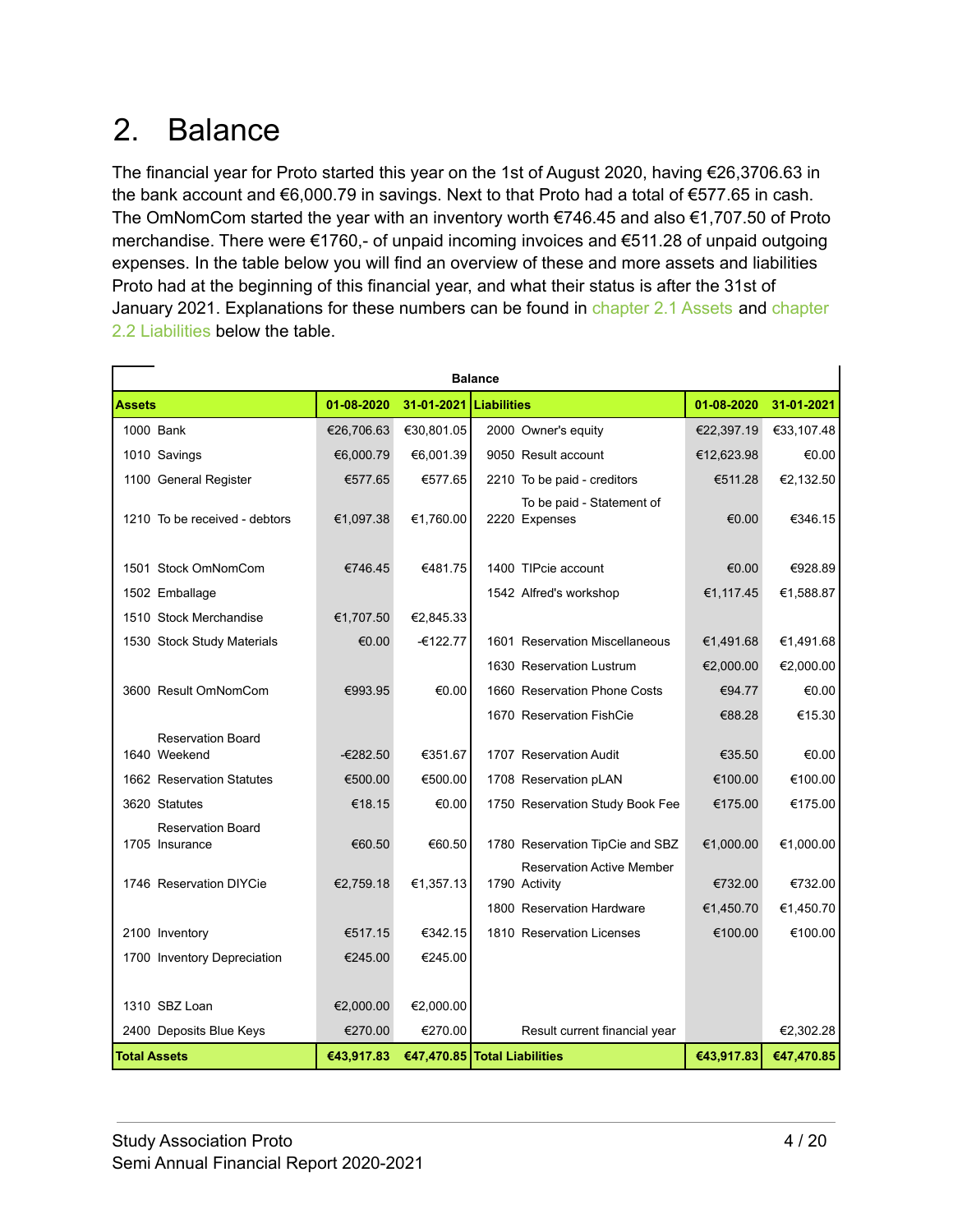### <span id="page-4-0"></span>2.1 Assets

- **1000 Bank** The amount present on Proto's bank account. **1010 Savings**
	- The amount present on Proto's savings account.
- **1100 General Register** The amount of cash money present in Proto's general register.

#### **1210 To be received - debtors**

The amount of money we still expect to receive from different parties, based on invoices we sent out that haven't been paid yet. Next to that, the status as of the release of this document is also mentioned.

| To be received                                                                                                        | <b>Amount</b> | <b>Status</b>                  |
|-----------------------------------------------------------------------------------------------------------------------|---------------|--------------------------------|
| <b>ERO subsidy Renske</b>                                                                                             |               | $\epsilon$ 150.00 Not received |
| Module 3 Networking drink                                                                                             |               | €155.00 Not received           |
| UT DIYCie sponsoring                                                                                                  |               | €1,000.00 Not received         |
| Cofano Facebookpost                                                                                                   |               | €100.00 Not received           |
| Yer Personal Branding Lunch                                                                                           |               | $\epsilon$ 75.00 Not received  |
| <ckinsey &="" company="" instagrampost<="" td=""><td></td><td><math>\epsilon</math>150.00 Not received</td></ckinsey> |               | $\epsilon$ 150.00 Not received |
| Lost Blue Key Emiel Steegh                                                                                            |               | $\epsilon$ 30.00 Not received  |
| Magnet.me career page                                                                                                 |               | $\epsilon$ 100.00 Not received |
| <b>Total</b>                                                                                                          | €1,760.00     |                                |

#### **1501 Stock OmNomCom**

The value of all the OmNomCom snacks/drinks in stock.

#### **1502 Emballage**

The value of the emballage we currently have at the Protopolis.

#### **1510 Stock Merchandise**

The value of all the merchandise in stock

#### **1530 Stock Study Materials**

The value of the study materials, in this case sketching sets, in stock. This value is negative because the pencils in the set never arrived and the order was cancelled. The board is currently looking for a way to handle this.

#### **3600 Result OmNomCom**

This account holds the profit or loss made by the OmNomCom.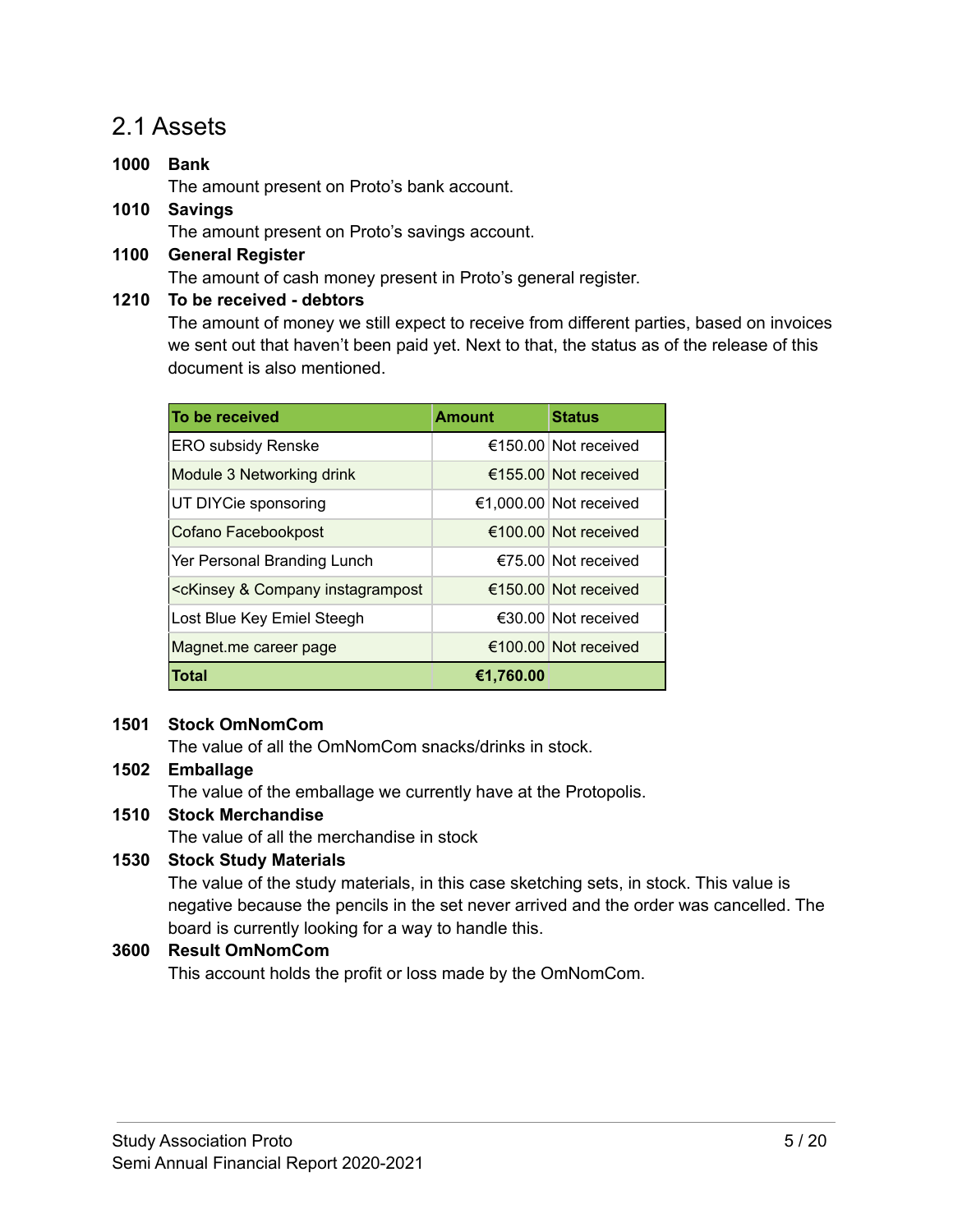#### **Asset Reservations**

Some reservations have been made in previous years, for which incomes are expected to come in this or later financial years. The expenses for the change of the statutes and the board insurance will be covered by subsidies that are still to be received. The DIYCie reservation will be covered by sponsoring and participation fees that are yet to be received. A reservation was made for the board weekend to cover the costs made this year. A deposit of €250 for the rent of the location was made, which is still to be transferred back to us. After the deposit comes in, a small loss of around €100 will have been made for this year.

#### **2100 Inventory**

This account is used to keep track of money we pay or receive surrounding some assets Proto owns and rents out. This currently includes the beer benches acquired last year, and our speaker set. We have thus far made more costs than that we've received back, but this will even out over the years.

#### **1700 Inventory Depreciation**

This account is used to allow for the paying off bigger purchases across multiple years. The remaining amount will be paid off this year.

#### **1310 SBZ loan**

Proto has loaned SBZ, the foundation that helps us facilitate drinks, money when we joined the foundation, to give SBZ more liquidity. If Proto leaves the foundation again, we will be paid back.

#### **2400 Deposits Blue Keys**

Deposits have been made for every blue key we have as an association, €30,- per key. We will get this money back if we hand these blue keys in again. Six of these keys are in possession of the board members, one of them is used as an extra key for protopeners, one of them is used by the TIPCie.

#### **3620 Statutes**

This account was accidentally registered as a balance account instead of a result account. This has been corrected by taking the remaining expenses from the result account.

### <span id="page-5-0"></span>2.2 Liabilities

#### **2000 Owner's Equity**

The capital Proto has after all liabilities have been paid. This won't change until the end of the fiscal year, when the result has been calculated and the financial report has been approved.

#### **9050 Result account**

This account started with the results of the last 2 bookyears, this has been moved to owner's equity.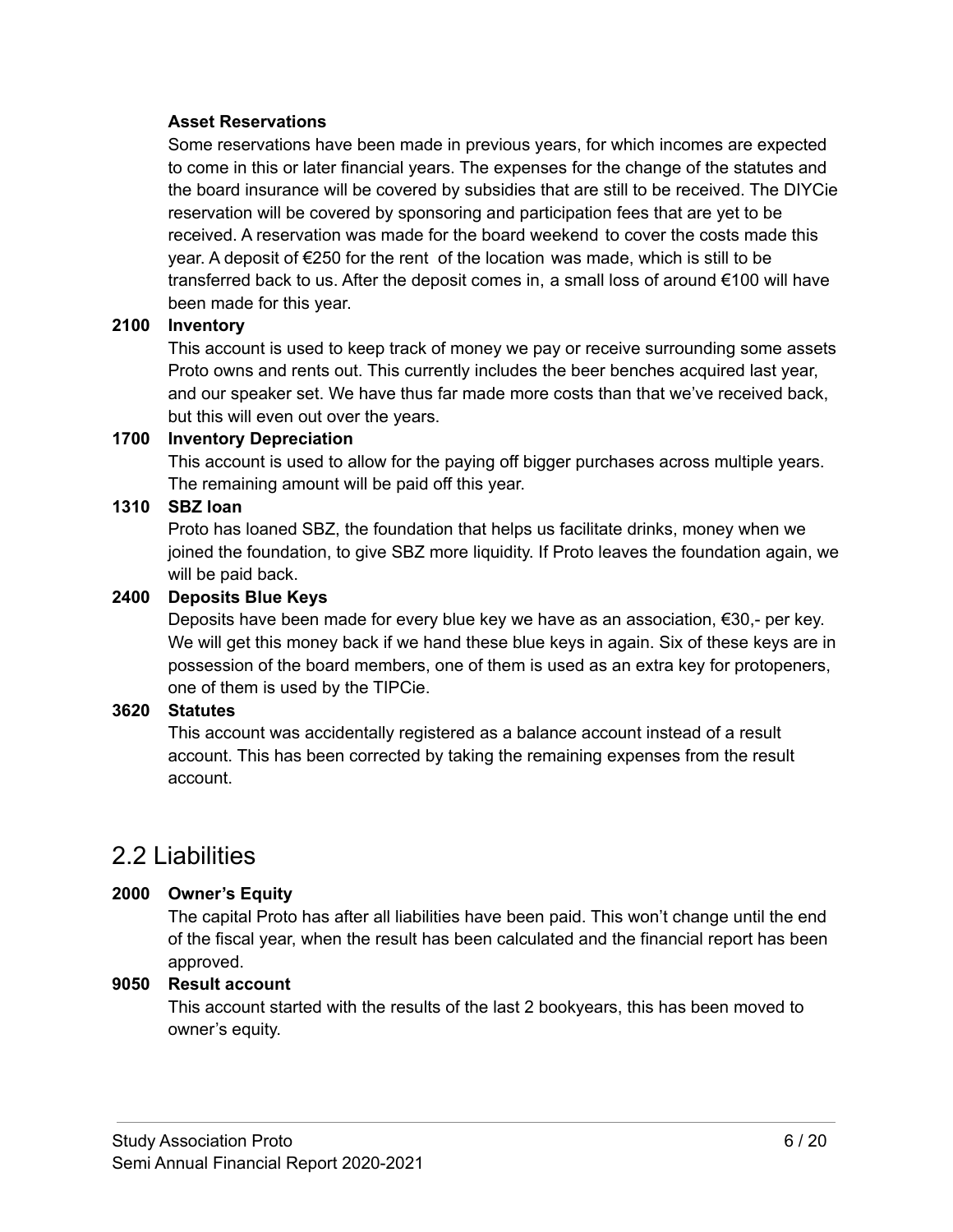#### **2210 Expenses – to be paid**

The amount of money we still expect to pay to different parties, based on invoices and statements of expenses we received that weren't paid yet.

| To be paid                             | <b>Amount</b> | <b>Status</b>         |
|----------------------------------------|---------------|-----------------------|
| Mobitap kamp+hackaton 2019             |               | €66.84 Paid by now    |
| Phone costs                            |               | €107.75 Paid by now   |
| E(EMCS) Sports activity prizes         |               | €9.59 Paid by now     |
| <b>Hackaton BHV food</b>               |               | €5.00 Paid by now     |
| Wheel of fortune lasercut wood         |               | €7.00 Paid by now     |
| Lustrum robot prototyping<br>materials |               | €3.14 Paid by now     |
| Take away TYS Protonight 06-11         |               | €2.00 Not paid yet    |
| Stamps christmas cards                 |               | €36.40 Paid by now    |
| FYC caps                               |               | €35.84 Paid by now    |
| Emergencie bands                       |               | 50.46 Paid by now     |
| Handyman El-wire                       |               | 229.7 Paid by now     |
| SNT vColo+storage                      |               | €75.00 Paid by now    |
| Christmas stuff board photos           |               | €24.34 Paid by now    |
| <b>KICC shirts</b>                     |               | €108.36 Paid by now   |
| ACE committee clothing                 |               | €75.00 Paid by now    |
| <b>ACE puzlehunt prizes</b>            |               | €11.42 Paid by now    |
| BW lunch 9.0-10.0                      |               | 20.22 Not paid yet    |
| <b>Proto Zoodies</b>                   |               | €1,479.83 Paid by now |
| Disco committee clothing               |               | 55.24 Paid by now     |
| Harry potter event materials           |               | 75.52 Paid by now     |
| <b>Total</b>                           | €2,478.65     |                       |

#### **1400 TIPCie account**

This account is used to keep track of all expenses we make and income we receive surrounding all the drinks the TIPCie organises. At the end of the year, these drinks will have made a certain loss/profit.

#### **1542 Alfred's workshop**

Because any money spent on materials that students buy for use at Alfred's workshop is received by Proto, we keep this money in a seperate account, for which we will receive an invoice at the end of the year.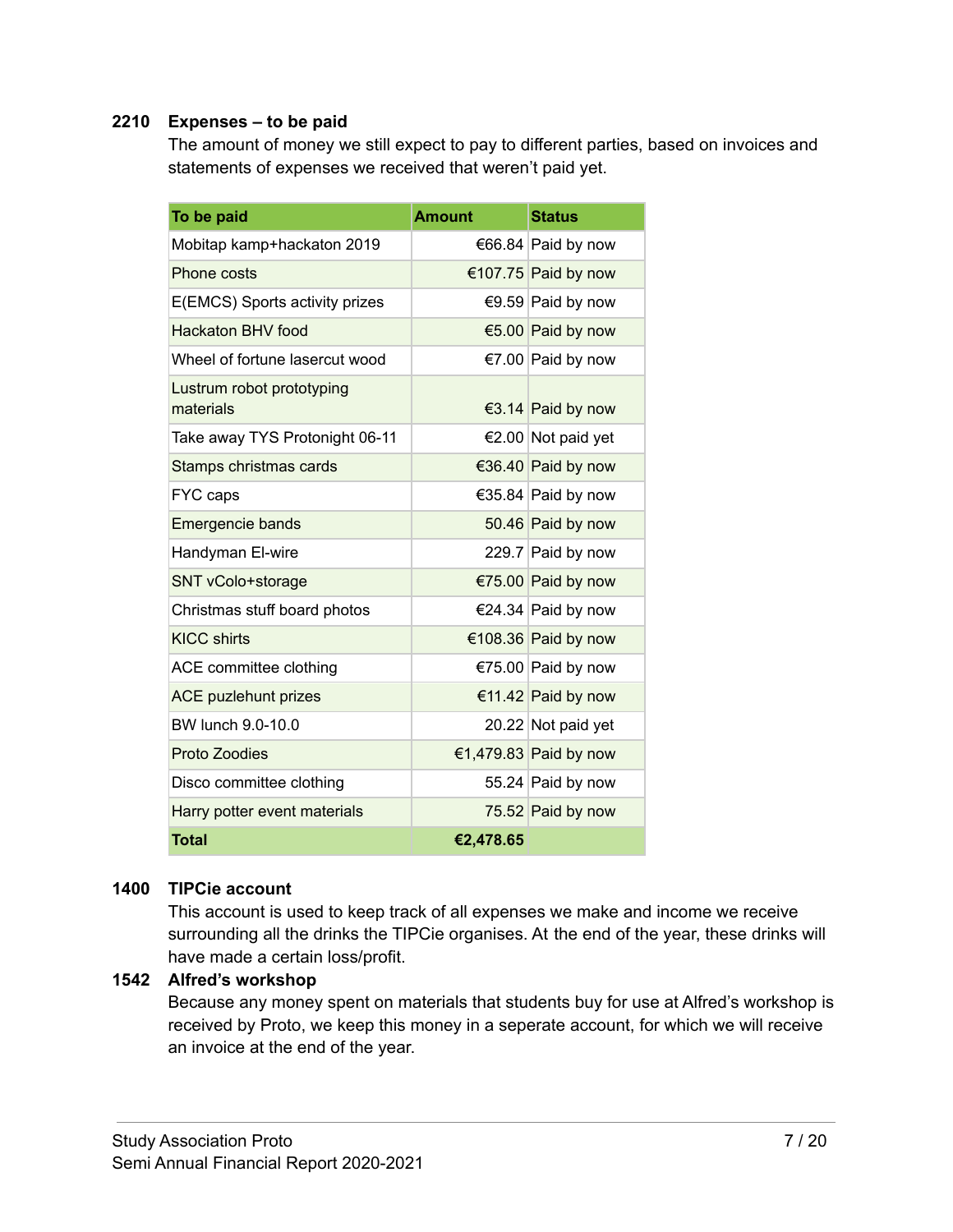#### **1601 Reservation Miscellaneous**

This account holds reservations for expenses foreseen by previous Treasurers that would happen after the end of their year, due to invoices that haven't been received yet. In the following table, the expected expenses can be found. It also shows which expenses have been made since the beginning of the year.

| <b>Reservations miscellaneous</b> | 01-08-2020 Paid |       | 31-01-2020 |
|-----------------------------------|-----------------|-------|------------|
| T Point codices camp 2017         | €150.00         | €0.00 | €150.00    |
| T Point codices dies 2018         | €75.00          | €0.00 | €75.00     |
| Subway Lunch El Nino 2016         | €202.50         | €0.00 | €202.50    |
| Pubquiz Kick-In 2017              | €137.00         | €0.00 | €137.00    |
| T Point codices camp 2018         | €146.83         | €0.00 | €146.83    |
| T Point codices dies 2018-19      | -€82.70         | €0.00 | $-682.70$  |
| Sustainable Solution KICC 2018-19 | €235.05         | €0.00 | €235.05    |
| Subway Kick-In 2018-19            | €370.00         | €0.00 | €370.00    |
| Photography Music License         | €13.00          | €0.00 | €13.00     |
| Subway lunch YER 2019             | €75.00          | €0.00 | €75.00     |
| Bubble football 2020-2021         | €170.00         | €0.00 | €170.00    |
| Total                             | €1,491.68       | €0.00 | €1,491.68  |

#### **Reservations Liabilities**

Over the past few years, Proto has been building a couple of reservations for different occasions. We now have a reservation of €2000,- for this year's Lustrum, and €100,- for the pLAN, meant for replacing broken controllers, etc. The FischCie reservation has partly been used to buy a new fish tank filter and the licenses reservation will be used to buy an apple developer license.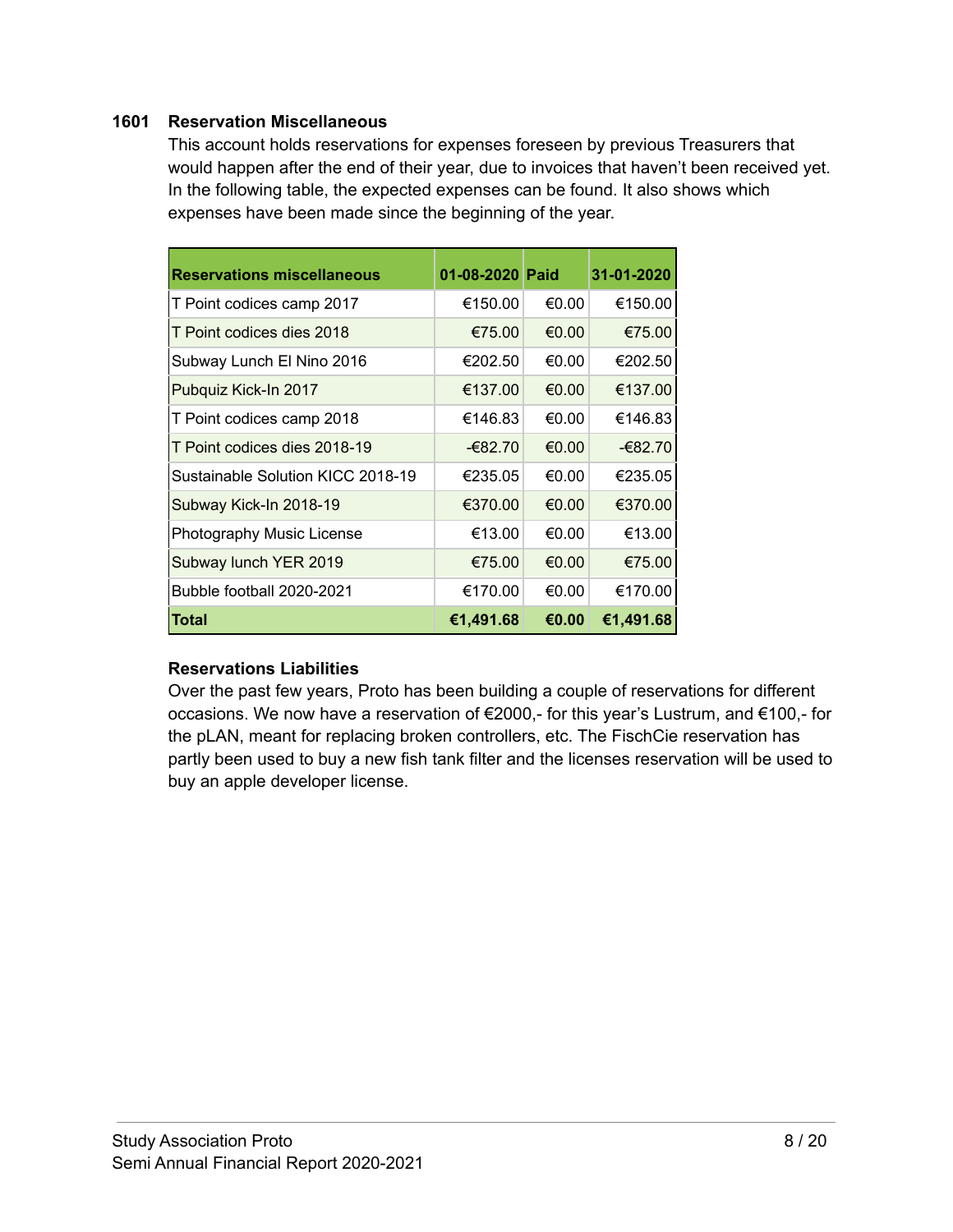#### **1800 Reservation Hardware**

A couple of different reservations are being built up, so we'll be able to purchase new hardware for our Protopolis. An overview of what is being reserved for can be found in the table below. These reservations are still to be topped up according to the budget plan.

| <b>Reservations hardware</b>   | <b>Amount</b> |
|--------------------------------|---------------|
| OmNomCom Random                | €100.00       |
| OmNomCom Built-in Fridge       | €105.00       |
| OmNomCom Fridge + Freezer      | €105.00       |
| <b>OmNomCom Beer Fridge</b>    | €85.71        |
| OmNomCom Cupboard              | €45.00        |
| OmNomCom Tosti Grill           | €40.00        |
| OmNomCom Coffee Maker          | €120.00       |
| OmNomCom Screen                | €300.00       |
| OmNomCom NUC                   | €249.99       |
| <b>HYTTIOAOAc Hardware</b>     | €150.00       |
| <b>HYTTIOAOAc Other Upkeep</b> | €150.00       |
| Total                          | €1,450.70     |

#### **Result current financial year**

If Proto were to end it's financial year at the end of 31-01-2021, this amount would be the result of the year.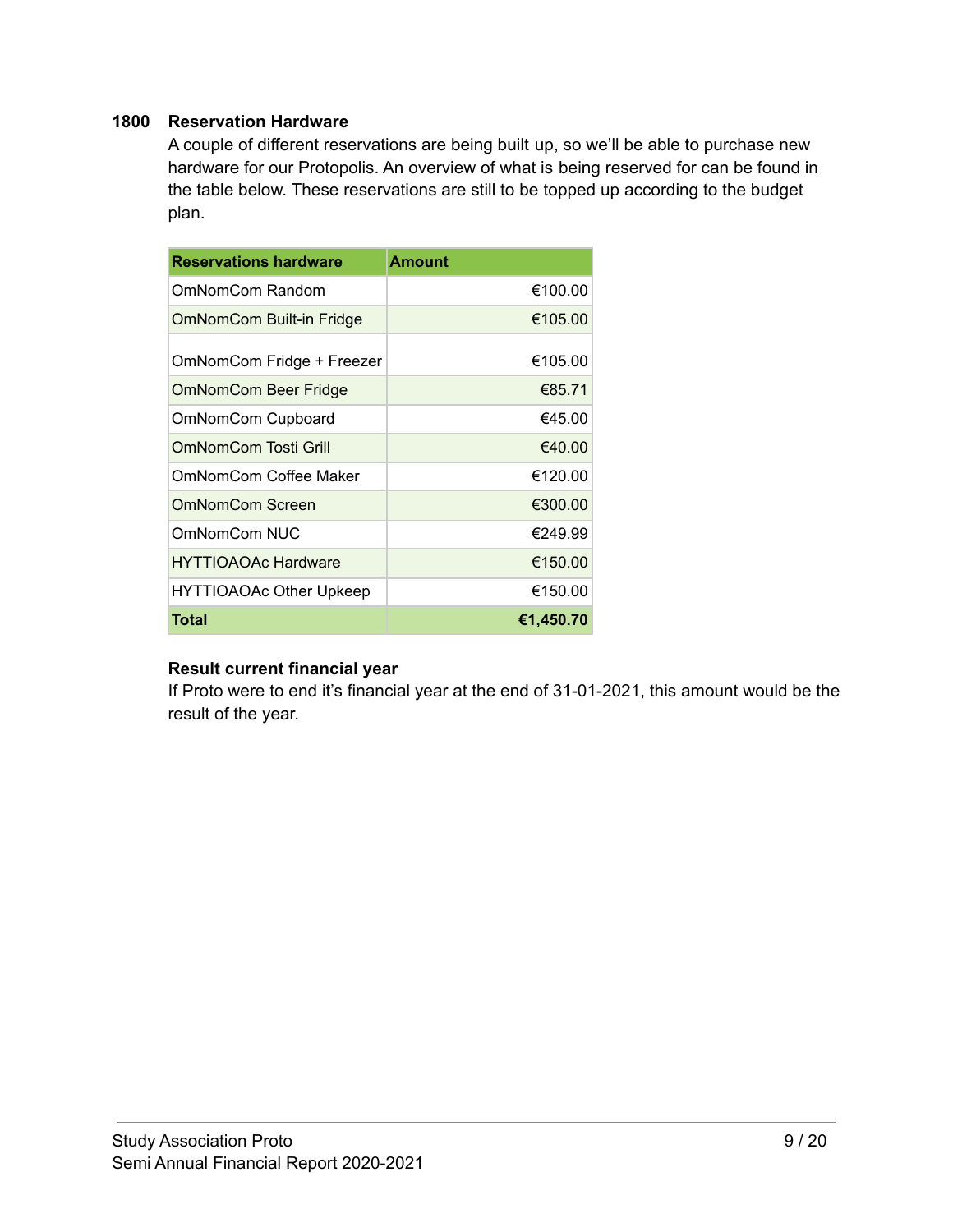# <span id="page-9-0"></span>3. Expenses & Income as of 31-01-2021

Shown here is an overview of all income thus far received and all expenses thus far made up to and including the 31st of January 2021. From now on in this report, expenses will be expressed as negative amounts, and income will be expressed in positive amounts.

| <b>Profit/Loss Summary</b>    |                 |              |                 |  |  |
|-------------------------------|-----------------|--------------|-----------------|--|--|
| <b>Accounts</b>               | <b>Budgeted</b> | 31-01-2021   | <b>Forecast</b> |  |  |
| Income                        | €21,815.00      | €5,930.60    | €22,233.60      |  |  |
| <b>Expenses General</b>       | $-£12,375.00$   | $-62,551.13$ | $-69,160.00$    |  |  |
| <b>Expenses Committees</b>    | -€6,090.00      | $-6341.65$   | -€6,590.46      |  |  |
| <b>Expenses Miscellaneous</b> | €0.00           | $-6104.75$   | €67.25          |  |  |
| Reservations                  | $-6350.00$      | €0.00        | $-€350.00$      |  |  |
| <b>Liquidity Increase</b>     | -€1,000.00      | €0.00        | -€1,000.00      |  |  |
| <b>Unforeseen Expenses</b>    | -€2,000.00      | €0.00        | -€1,000.00      |  |  |
| <b>Total</b>                  | €0.00           | €2,933.07    | €4,200.39       |  |  |

#### **Income**

The total income Proto has received as of the 31st of January 2021. A more detailed explanation for these incomes can be found in [chapter](#page-10-0) 3.1.

#### **Expenses General**

All general expenses Proto has made up to and including the 31st of January 2021. A more detailed explanation for these expenses can be found in [chapter](#page-11-1) 3.2.1.

#### **Expenses Committees**

All expenses Proto has made up to and including the 31st of January 2021 that are made by and for committees. A more detailed explanation for these expenses can be found in [chapter](#page-15-0) [3.2.2](#page-15-0).

#### **Expenses Miscellaneous**

All expenses Proto has made up to and including the 31st of January 2021 that do not fit under either general expenses, or committee expenses. A more detailed explanation for these expenses can be found in [chapter](#page-19-0) 3.2.3.

#### **Liquidity Increase**

This is the liquidity increase that was budgeted for in the budget plan. At the end of this financial year this will be put into owner's equity.

#### **Unforeseen Expenses**

Any expenses that are made that are completely unforeseen, will be delegated to unforeseen expenses. This year, no expenses have been deemed unforeseen yet. We will, however, still forecast that these expenses can still be made.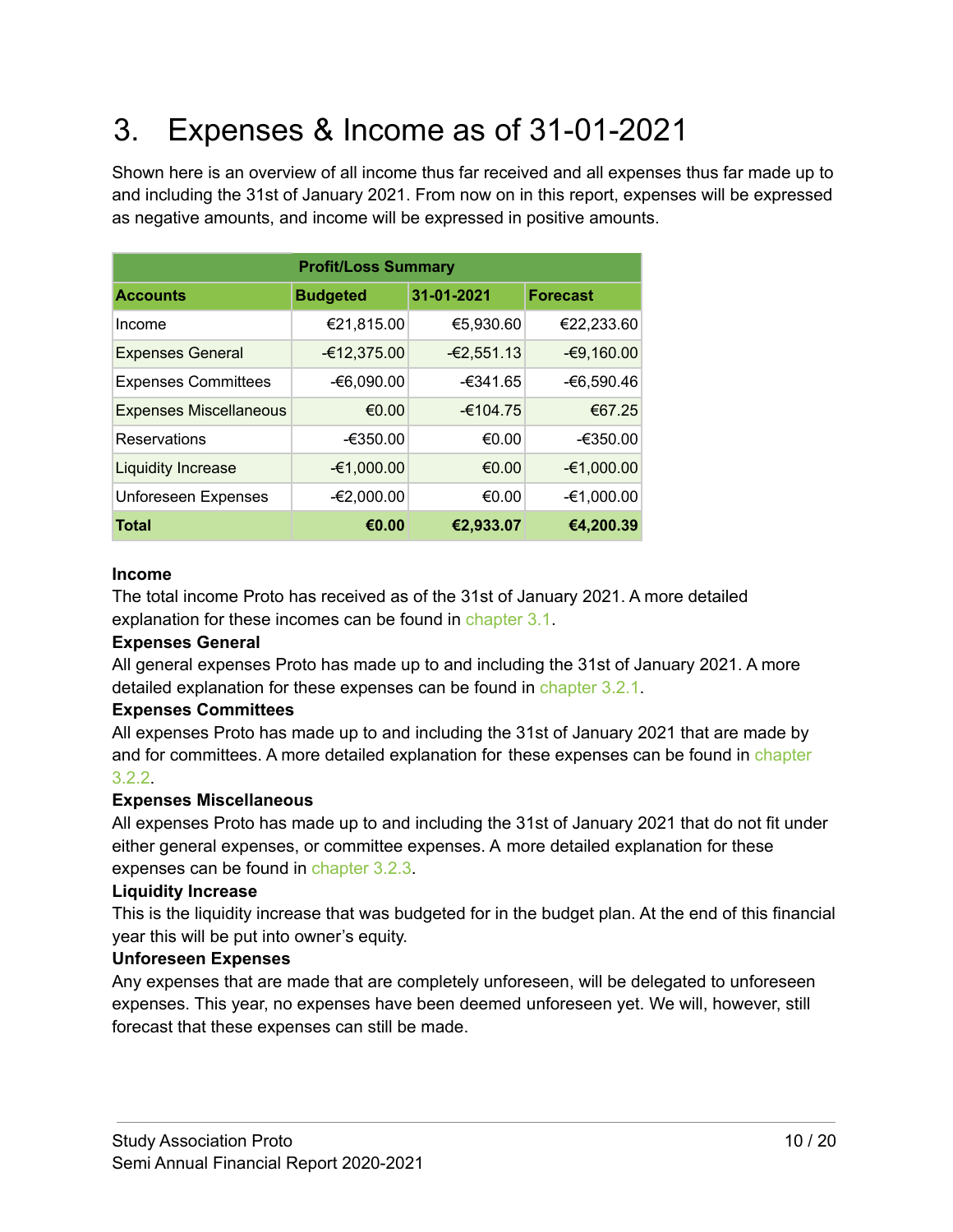## <span id="page-10-0"></span>3.1 Income

| <b>Account</b>                  | <b>Budgeted</b> | 31-01-2021  | $\frac{9}{6}$ | <b>Forecast</b> |
|---------------------------------|-----------------|-------------|---------------|-----------------|
| 3500 Membership Fees            | €5,800.00       | €5,930.00   | 102.24%       | €5,930.00       |
| 3510 Sponsoring                 | €6,000.00       | €0.00       | $0.00\%$      | €6,000.00       |
| 3520 EEMCS Subsidy CreaTe/Itech | €10,000.00      | €0.00       | $0.00\%$      | €10,333.00      |
| 3540 Interest over savings      | €0.00           | €0.60 $-$ % |               | €0.60           |
| 3530 Donators                   | €15.00          | €0.00       | $0.00\%$      | €0.00           |
| <b>Total</b>                    | €21,815.00      | €5,930.60   | 27.19%        | €22,263.60      |

#### **3500 Membership fees**

The income from the membership fee.

#### **3510 Sponsoring**

Every year, Proto strives to receive a certain amount of money from sponsors. The Officer of External Affairs is responsible for acquiring these sponsorships. Quite some deals were already made, but no invoices had been sent out yet before the 31st of January.

#### **3520 EEMCS subsidy**

We will receive an amount of money from the EEMCS faculty as a subsidy. This amount depends upon the amount of members Proto has, and has been determined to be €10,333.00. This is however still to be received.

#### **3540 Interest over savings**

We received this amount of money as interest over our savings account.

#### **3550 Donators**

This is the income we receive through donations. We haven't received any donations so far this year.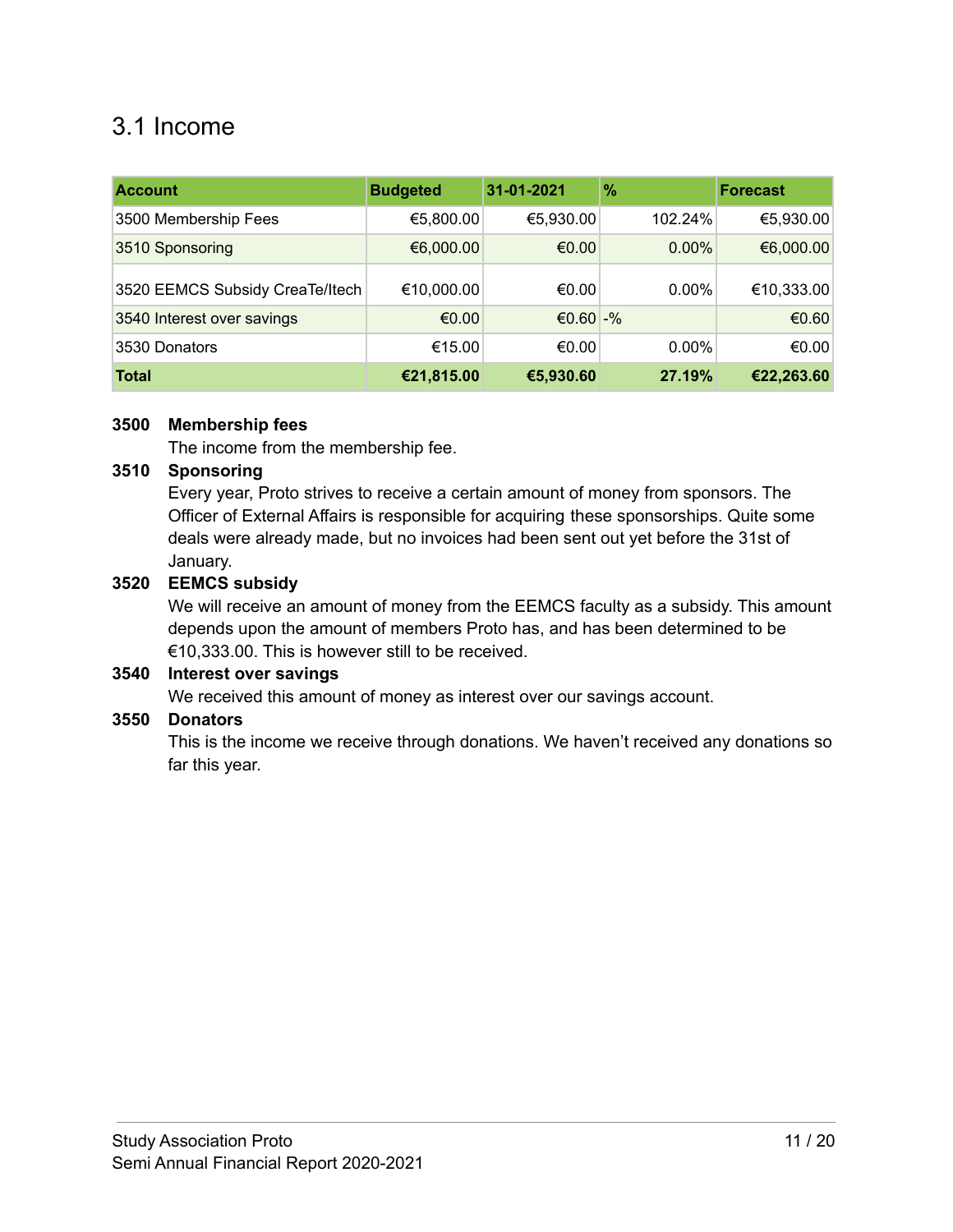## <span id="page-11-0"></span>3.2 Expenses

### <span id="page-11-1"></span>3.2.1 Expenses General

Since Proto has been closed most of the year a lot of expected expenses weren't needed. We do not expect to be able to run in normal conditions again the coming half-year. Because of this the forecast for quite some accounts is significantly lower than the budgeted amount.

| <b>Account</b>               | <b>Budgeted</b> | 31-01-2021 | $\frac{9}{6}$ | <b>Forecast</b> |
|------------------------------|-----------------|------------|---------------|-----------------|
| 3000 Fee OS                  | €70.00          | €0.00      | 0.00%         | €70.00          |
| 3010 Food / drinks           | €300.00         | €0.00      | 0.00%         | €100.00         |
| 3015 Coffee                  | €350.00         | €0.00      | 0.00%         | €120.00         |
| 3020 Protopolis              | €700.00         | €25.30     | 3.61%         | €900.00         |
| 3030 Bookkeeping Software    | €410.00         | €0.00      | 0.00%         | €410.00         |
| 3040 Banking Costs           | €450.00         | €201.40    | 44.76%        | €450.00         |
| 3050 Printing                | €50.00          | €0.00      | 0.00%         | €25.00          |
| 3060 Board Insurance         | €65.00          | €0.00      | 0.00%         | €65.00          |
| 3070 Representation          | €600.00         | €278.91    | 46.49%        | €580.00         |
| 3072 Birthday Cakes          | €0.00           | €6.50      | $-9/6$        | €20.00          |
| 3075 Member Passes           | €30.00          | €0.00      | 0.00%         | €15.00          |
| 3090 Active Member Activity  | €2,000.00       | €0.00      | 0.00%         | €2,000.00       |
| 3100 Phone                   | €150.00         | €12.98     | 8.65%         | €150.00         |
| 3110 Attaining New Board     | €250.00         | €0.00      | 0.00%         | €250.00         |
| 3120 Activities by the Board | €800.00         | €110.17    | 13.77%        | €600.00         |
| 3130 Good Ideas Budget       | €150.00         | €0.00      | 0.00%         | €150.00         |
| 3140 Board Weekend           | €600.00         | €0.00      | 0.00%         | €600.00         |
| 3150 Board Clothing          | €600.00         | €1,830.75  | 305.13%       | €600.00         |
| 3160 Committee Clothing      | €1,300.00       | €211.05    | 16.23%        | €800.00         |
| 3170 Posters                 | €100.00         | €0.00      | 0.00%         | €30.00          |
| 3190 Constitution Drink      | €1,600.00       | €0.00      | 0.00%         | €0.00           |
| 3200 Take Away Dinner Costs  | €100.00         | €0.00      | 0.00%         | €30.00          |
| 3535 EEMCS Activities        | €150.00         | €9.59      | 6.39%         | €75.00          |
| 3610 Food Helpers Activities | €750.00         | €10.00     | 1.33%         | €200.00         |
| 3640 COVID-19 Measures       | €500.00         | €23.65     | 4.73%         | €300.00         |
| 3650 SBZ losses              | €300.00         | €0.00      | 0.00%         | €0.00           |
| <b>Total</b>                 | €12,375.00      | €2,720.30  | 21.98%        | €8,540.00       |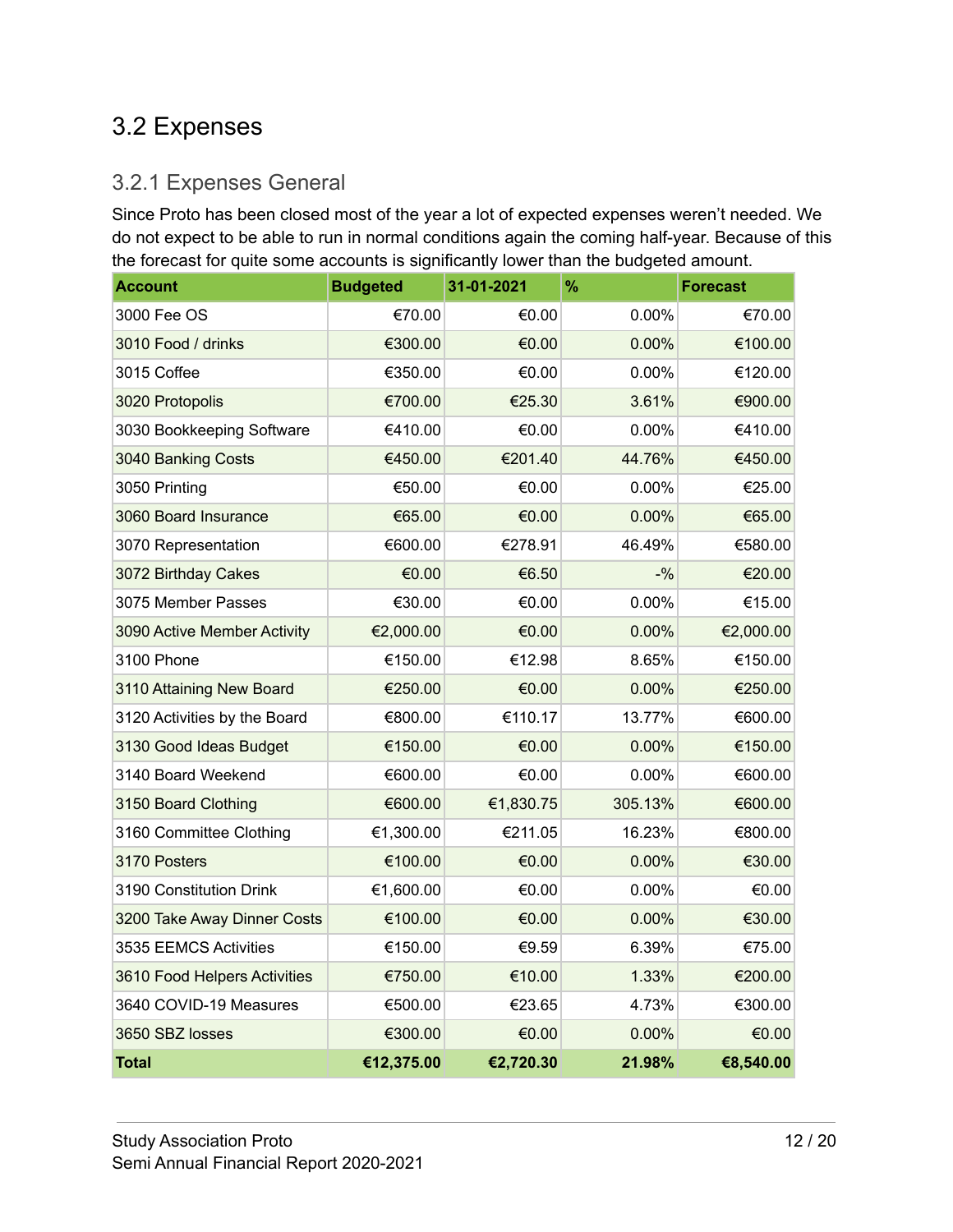#### **3000 OS Fee**

The fee Proto pays each year to be a part of OS will be paid in the second half of the year.

#### **3010 Food/Drinks**

This is the money that has been spent on tea, sauces, and other food related supplies such as coffee creamer.

#### **3015 Coffee**

This is the money that has been spent on coffee and coffee cups.

#### **3020 Protopolis**

This money has been spent on components to create new, more versatile RFID scanners for a portable TIPCie/OmNomCom system. The board is still planning on buying a new couch and possibly new screens/TV's for the Protopolis.

#### **3030 Fee Bookkeeping Software**

We pay a yearly fee to use our bookkeeping software. It will be paid in the second half of the year.

#### **3040 Banking Costs**

We pay a small amount of money to the Rabobank for every transaction made to/from our bank account, which is paid monthly.

#### **3050 Printing**

No money has been spent on printing yet. But as Proto might open up again, and since there are quite some digital documents that need to be printed and put into the correct binders, we still expect some expenses to be made here.

#### **3060 Board Insurance**

Liability insurance is given to the board members of our association every year.

#### **3070 Representation**

This account is used to cover any expenses related to how Proto presents itself to its members and external parties. This includes things like roses given to graduating students, active member appreciation trophees, constitution cards, christmas cards, etc.

#### **3072 Birthday Cakes**

In the budget plan presented at the start of this year, this was included under the Representation account. This is why no budget was set for this at the start of the year. The forecasted  $\epsilon$ 20 has been moved to this account from the general Representation account.

#### **3075 Member passes**

There has been no need so far to spend money on new cards or ink for our membership card printer. We expect that if Proto opens again newer members might want their member passes and we might need some extra supplies.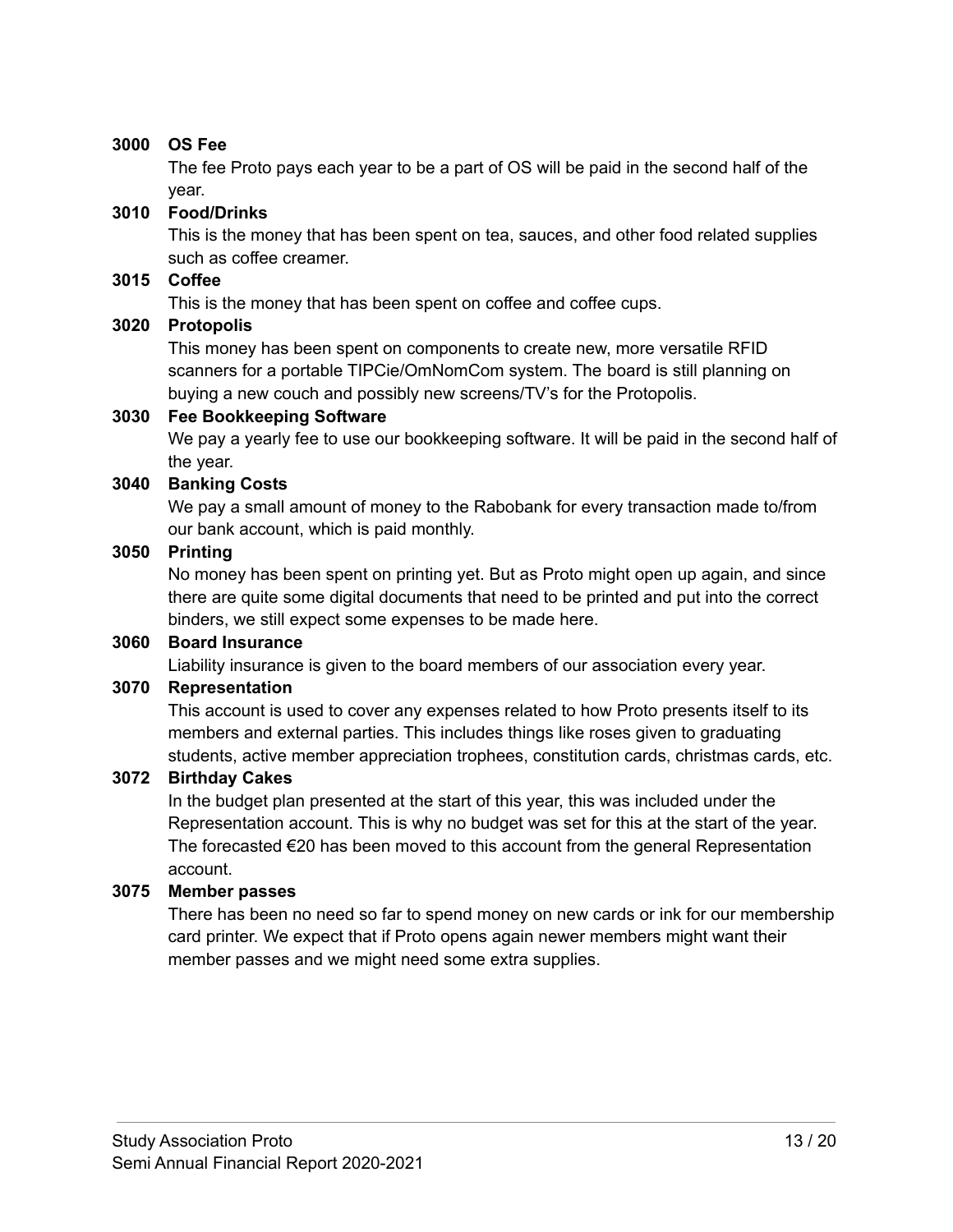#### **3090 Active Member Activity**

Counting on the regulations being a bit looser at the end of the year, we plan to organise an Active Member Activity. The budget set for this account will be fully invested in the Active Member Activity in effort to keep the activity free, but no expenses have been made yet. If the Active Member Activity cannot take place, the money in this account will be used for other ways of member appreciation.

#### **3100 Phone**

We received one invoice which was mostly covered by a reservation for phone costs. We expect another invoice still to come this year which would be covered by the remaining budget for this account.

#### **3110 Attaining New Board**

This money will be spent on organising activities to find interested people for next year's board, and to allow for interest lunches with individual board members for these people. The search for a new board started in February, so no expenses were made before the 31st of January.

#### **3120 Activities by the Board**

At the beginning of the part of this budget has been spent on a welcome back drink with fries and a sushi workshop ProtoNight. When Proto opens again the board plans to still organise some nice activities, but the full original budget will most likely not be used up.

#### **3130 Good Idea Budget**

The Good Idea Budget has not been spent yet, but will be used in the near future to realise a good idea that was sent in, while still leaving some spending room for future good ideas.

#### **3140 Board Weekend**

No expenses have been made for this year's board weekend. These expenses will be made this coming half year.

#### **3150 Board Clothing**

The invoice for the board clothing has been paid, but the invoices to the board members for the remaining amount haven't been sent out yet. This will be done the coming half year to get this account to the budgeted €600.

#### **3160 Committee Clothing**

Quite some committees don't have as many members as they normally would. This results in less money that needs to be spent on committee clothing. A lot of committees haven't bought their committee clothing yet this year, we expect that they will do this the coming half year.

#### **3170 Posters**

There hasn't been a need for posters yet this year. If Proto opens again we expect that we might still spend a little bit of money on posters, but the full budgeted amount.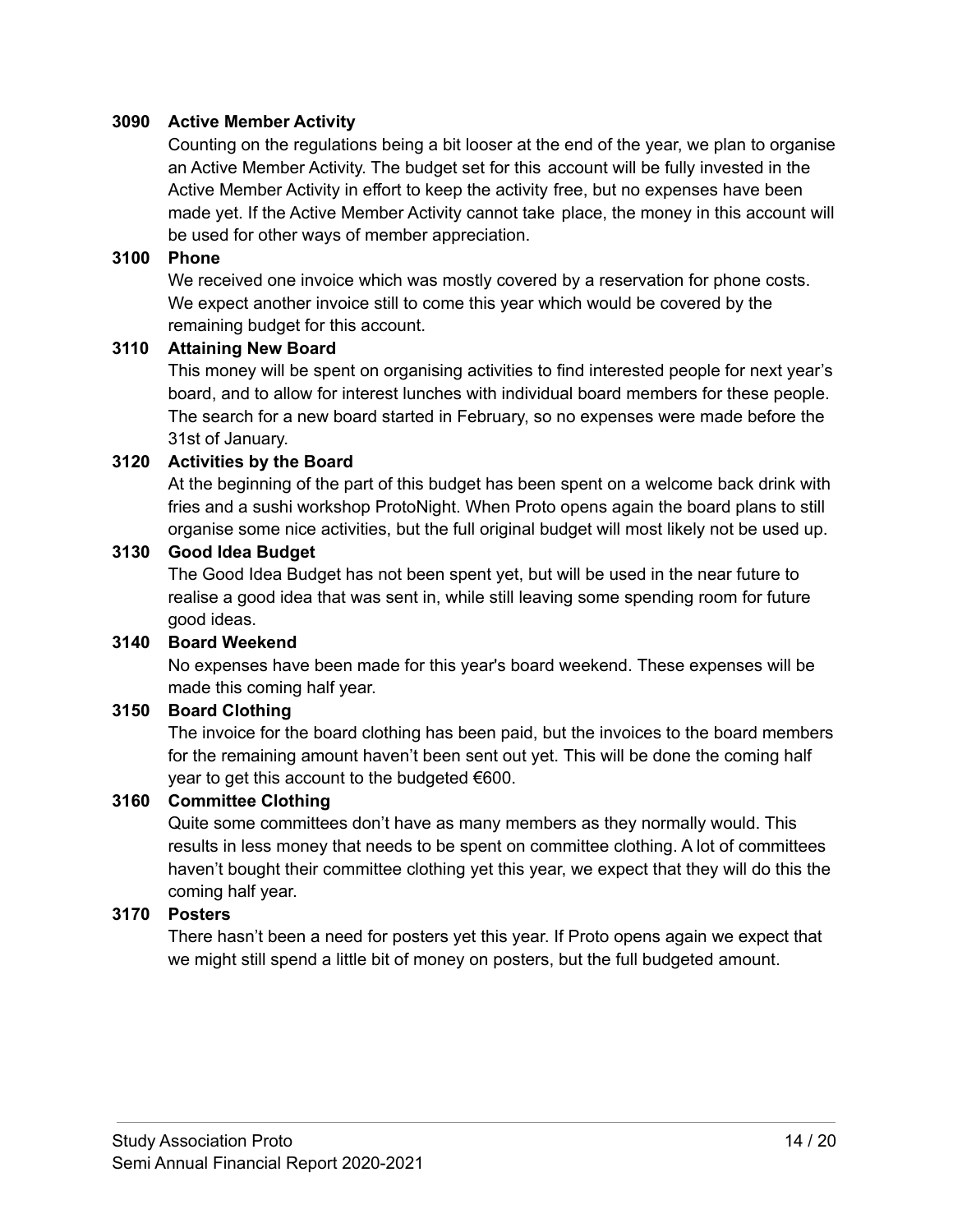#### **3190 Constitution drink**

Due to the government regulations it was not possible to have a constitution drink at the start of the year. There are no plans on still organising a constitution drink, instead  $€400$ of this budget has been reallocated to be used for a drafters drink  $(€100)$ , so they can get used to drafting bear again when drinks are allowed again, and a special drink with some free drinks when the regulations allow it.

#### **3200 Take Away Dinner Costs**

There haven't been any take away dinner costs yet. If Proto opens again these costs would only amount to a small part of the budgeted amount.

#### **3535 EEMCS Activities**

Only a small amount of this budget has been spent on prizes for the EEMCS esports tournament. We do not expect to use up the full budget this year.

#### **3610 Food Helpers Activities**

Since only a limited amount of physician activities have taken place, only a fraction of this budget has been used. We expect to spend less than the budgeted amount this year.

#### **3640 COVID-19 Measures**

Some of this budget has been used already for gloves and face masks used during activities. We are looking into the possibility of using software like gather.town for future online activities. A part of this budget would then be used to cover those costs.

#### **3650 SBZ losses**

The losses of SBZ are lower than originally expected. The reservation made last year will easily suffice for covering part of their losses, which means these budgeted €300 won't be needed.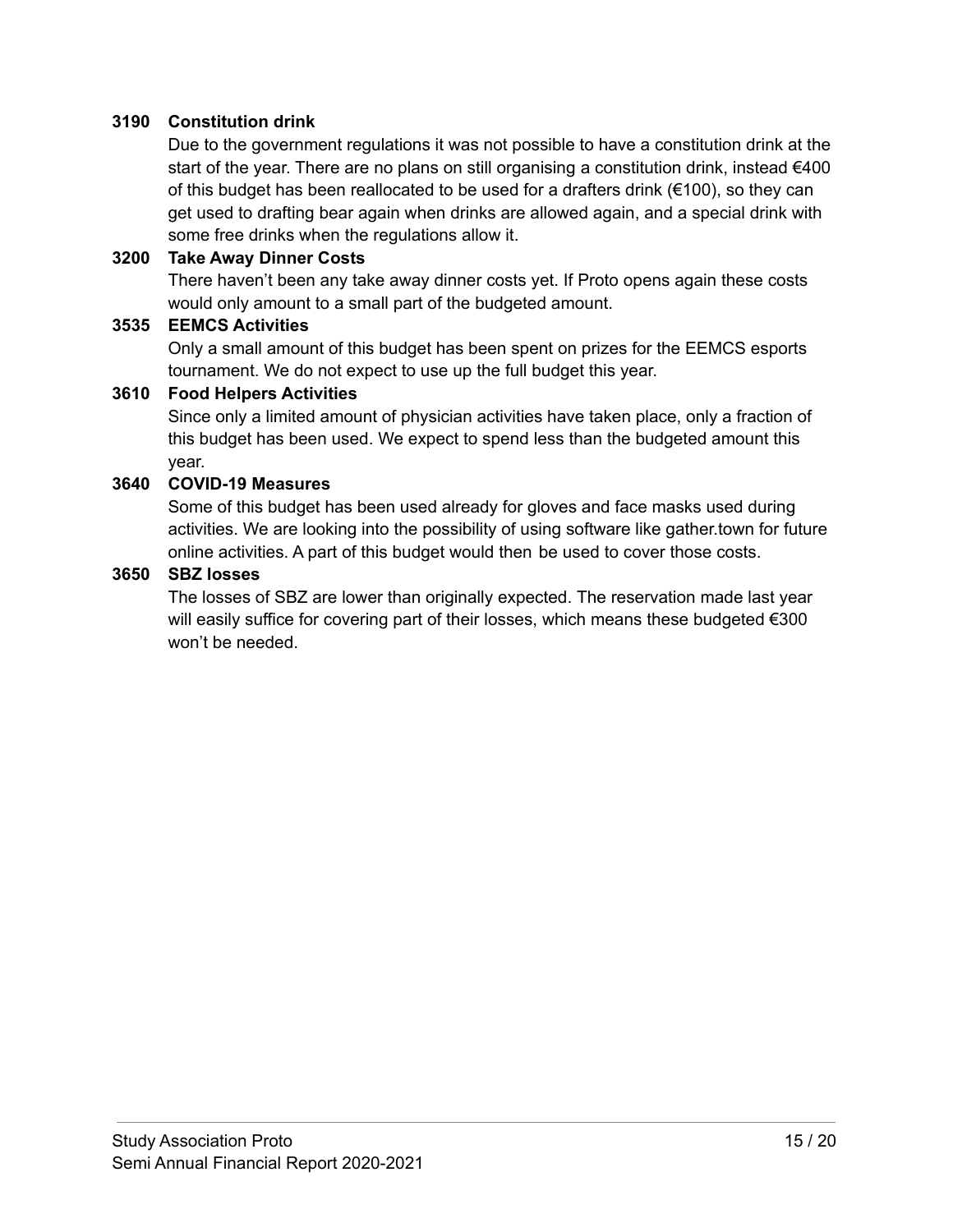## <span id="page-15-0"></span>3.2.2 Expenses Committees

| <b>Committee</b>                                             | <b>Budgeted</b> | 31-01-2021     | %        | <b>Forecast</b> |
|--------------------------------------------------------------|-----------------|----------------|----------|-----------------|
| 4000 Activity Committee Extraordinaire                       | €500.00         | €146.09        | 29.22%   | €500.00         |
| 4020 Camp Committee                                          | €0.00           | €0.00 $-$ %    |          | €0.00           |
| 4040 Kick-In Committee CreaTe                                | €0.00           | €152.86 -%     |          | €0.00           |
| 4080 pLAN                                                    | €50.00          | €17.69         | 35.38%   | €50.00          |
| 4112 EmergenCie                                              | €50.00          | €50.46         | 100.92%  | €50.46          |
| 4120 TIPCie                                                  | €100.00         | €0.00          | 0.00%    | €200.00         |
| 4140 Gala Committee                                          | €900.00         | €0.00          | 0.00%    | €1,400.00       |
| 4221 Lustrum Committee                                       | €1,600.00       | €28.74         | 1.80%    | €2,100.00       |
| 4240 ProtoTrip                                               | €500.00         | €0.00          | 0.00%    | €0.00           |
| 4242 Have You Tried Turning It Off and On<br>Again committee | €540.00         | €296.41        | 54.89%   | €540.00         |
| 4260 First Year Committee                                    | €150.00         | €0.00          | 0.00%    | €150.00         |
| 4280 Culture Committee                                       | €100.00         | €0.00          | 0.00%    | €100.00         |
| 4320 FishCie                                                 | €50.00          | $-60.60$       | $-1.20%$ | €50.00          |
| 4330 SportCie                                                | €400.00         | €0.00          | 0.00%    | €100.00         |
| 4340 Audit Committee                                         | €50.00          | €0.00          | 0.00%    | €50.00          |
| 4350 Almanac Committee                                       | €0.00           | $-6350.00 - %$ |          | €600.00         |
| 4360 Protography                                             | €0.00           | €0.00 $-$ %    |          | €0.00           |
| 4370 Acquisition Committee                                   | €250.00         | €0.00          | 0.00%    | €100.00         |
| 4390 Educacie                                                | €150.00         | €0.00          | 0.00%    | €100.00         |
| 4410 Board of Advisors                                       | €25.00          | €0.00          | 0.00%    | €25.00          |
| 4400 Symposium Committee                                     | €100.00         | €0.00          | 0.00%    | €0.00           |
| 4440 ENTROPcY                                                | €0.00           | €0.00 $-$ %    |          | €0.00           |
| 4460 DIYCie                                                  | €350.00         | €0.00          | 0.00%    | €350.00         |
| 4465 Handyman Committee                                      | €50.00          | €0.00          | 0.00%    | €50.00          |
| 4470 InteracCie                                              | €100.00         | €0.00          | 0.00%    | €0.00           |
| 4480 DisCo                                                   | €75.00          | €0.00          | 0.00%    | €75.00          |
| 4490 Integration Week Committee                              | €0.00           | €0.00 -%       |          | €0.00           |
| <b>Total</b>                                                 | €6,090.00       | €341.65        | 5.61%    | €6,590.46       |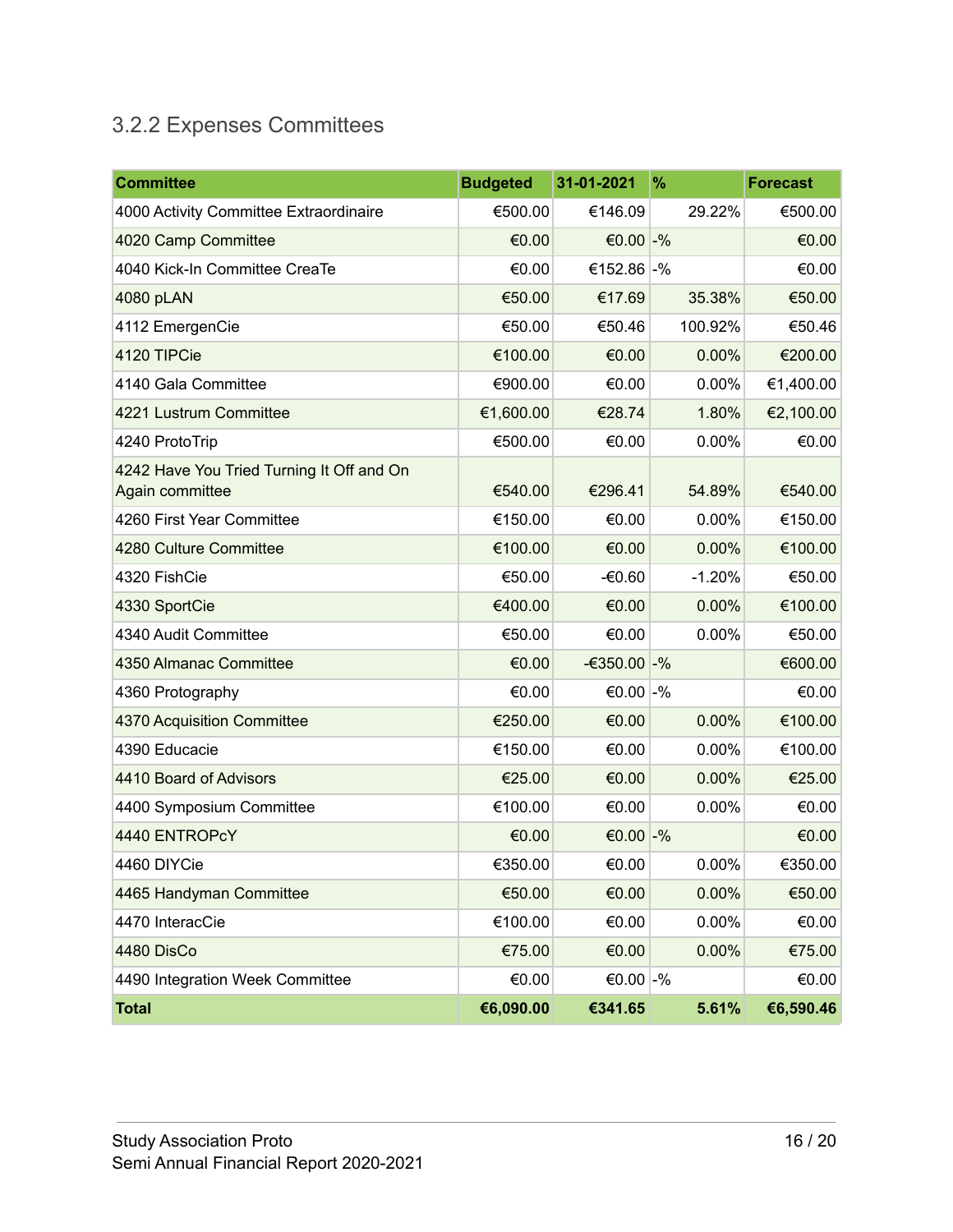#### **4000 ACE**

For the integration week Capture the Flag activity, €146,09 was spent. This activity had to be cancelled last minute, but will still take place once it is allowed again since all materials have already been acquired.

#### **4020 Camp Committee**

Unfortunately no camp was organised this year.

#### **4040 Kick-In Committee**

The Kick-in committee organized the Kick-in at the beginning of the year. The current expenses will be covered by EEMCS subsidy which will yield a result of  $\epsilon_{0,-}$ .

#### **4080 pLAN**

So far, the pLAN has spent their budget on buying new games. They will use the remainder of their budget for activities the coming half year.

#### **4120 TIPCie**

The committee hasn't spent any money on themed drinks yet. As less money will be spent on quite some accounts this year we plan on allowing the TIPCie to spend  $€200$ on themed drinks this year to allow for some very nice themed drinks when it is possible again. The €400 will be used for the drafters drink and the special drink as mentioned in [chapter](#page-11-1) 3.2.1 under account 3190 Constitution drink.

#### **4140 Gala**

This year the Gala will be a bit different because of the current regulations. It will be a Gala dinner, which is expected to cost a bit more than a normal Gala which is why the forecast is higher than the budgeted amount.

#### **4221 Lustrum**

The Lustrum committee is organising a lot of activities this year, with the most still to come. Since the forecast for other accounts is lower than the budget, we plan on allowing the Lustrum committee to spend an extra €500 for activities and/or a nice closing party/activity.

#### **4240 ProtoTrip**

Due to the government regulations around travel this year, the ProtoTrip had to be cancelled. No expenses or income are expected on this account.

#### **4242 Have You Tried Turning It Off And On Again**

Thus far, the costs for the virtual server hosting at SNT, web hosting with Antagonist and some domain names have been paid. The hardware reservations are still to be made.

#### **4260 First Year Committee**

The First Year Committee organised one activity in November, a game show to find more members. Some budget was used for a prize for the winning participant of the activity. The second activity organised by the First Year Committee was held in February, for which part of their budget has been used.

#### **4280 Culture Committee**

No expenses were made in the first half year. The committee is organising a Bob Ross painting in February for which they will use about half of their budget. The remaining half will be used for other activities the upcoming half year.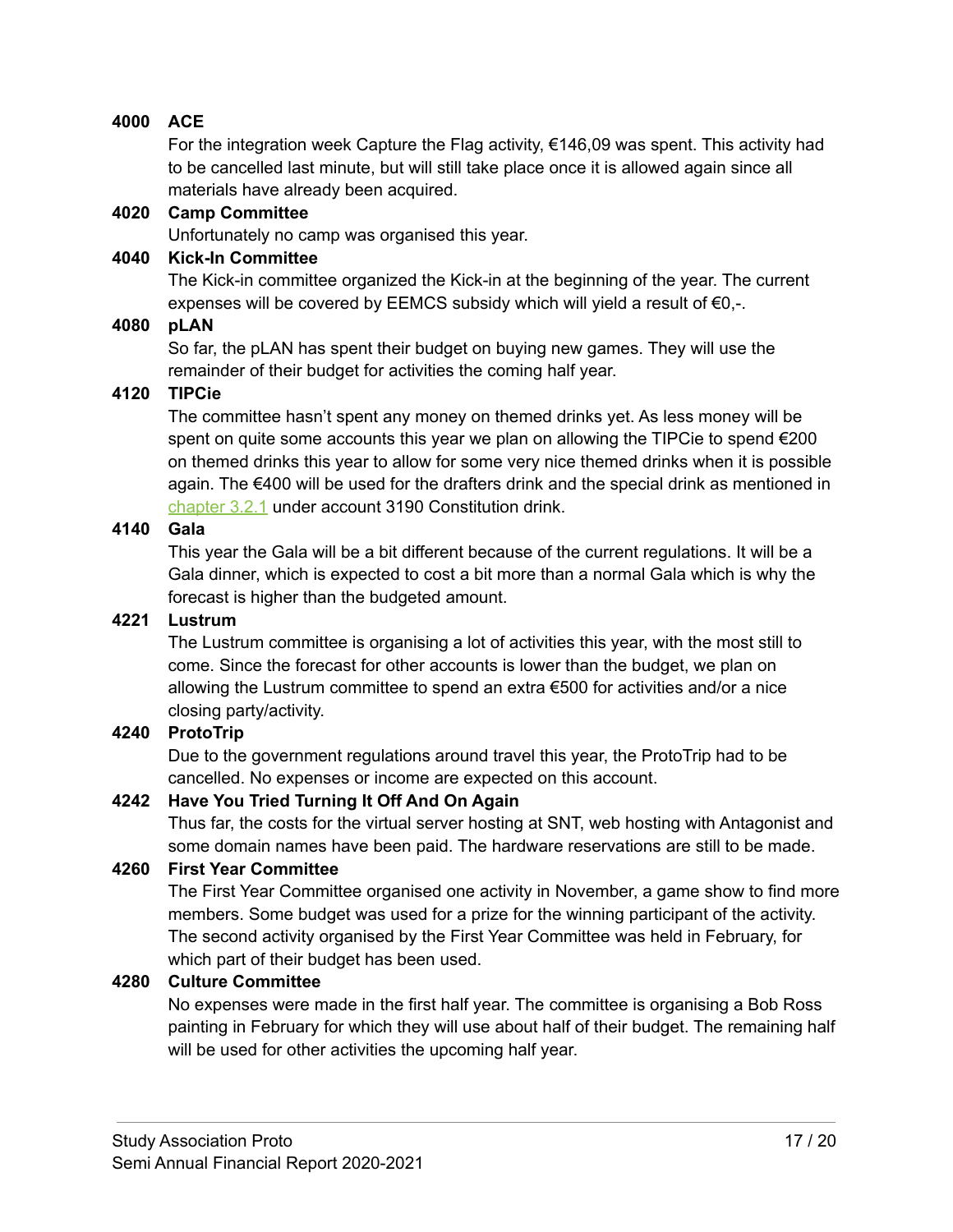#### **4320 FishCie**

No expenses have been made for the FishCie, but they did receive a donation of €0.60. As the FishCie doesn't have any income from HABHAK's as they normally do, they will use their budget for paying for the food for the fish. If there is budget left, they will look into using that to make some improvements to the aquarium.

#### **4330 SportCie**

No expenses have been made yet by the SportCie. Their expected expenses are lower than previous years because big activities like the StAf and the Bata can't be organised in their usual form.

#### **4340 Audit**

No physical Audit meetings took place this year yet. That is why no expenses have been made for food during the meetings. The budget will be used the upcoming half year. If it is not possible to have physical meetings, the Treasurer will think of a nice way to use this money to thank the Audit committee for their work.

#### **4350 Almanac**

The Almanac had money budgeted from the Lustrum reservation built up over the past years and also expected income from sponsors, which is why there was no initial budget. Since overall more money is currently expected to be left over than was budgeted at the start of the year, a budget of €600 was redesignated to the Almanac committee.

#### **4370 Acquisition Committee**

This year, the Acquisition Committee has a budget to spend on travelling costs for company visits. So far, no money from this budget has been used, and it is not expected that the full budget will be used this year.

#### **4390 EducaCie**

The EducaCie has money budgeted to spend on appreciation gifts for helpers during the master market and for teachers. They did not expect to need the budget of  $\epsilon$ 150,- so the forecast was lowered to €100.

#### **4400 Symposium**

The Symposium will not be held this year. The board will try to find committee members to start working on a Symposium that can be organised in the future. However, no expenses are expected to be made this year already.

#### **4410 Board of Advisors**

The budget set for the Board of Advisor hasn't been used yet in the first half of the year.

## **4440 ENTROPcY**

No expenses have been made by the ENTROPcY

#### **4460 DIYCie**

The new DIYCie hasn't made any expenses yet. They will organise an activity in the upcoming half year.

#### **4465 Handyman Committee**

The Handyman will spend their budget on DIY projects people can do at home, such as a glow sign. Most expenses for this glow sign have already been made, but the final packages still need to be finished and distributed.

#### **4470 InteracCie**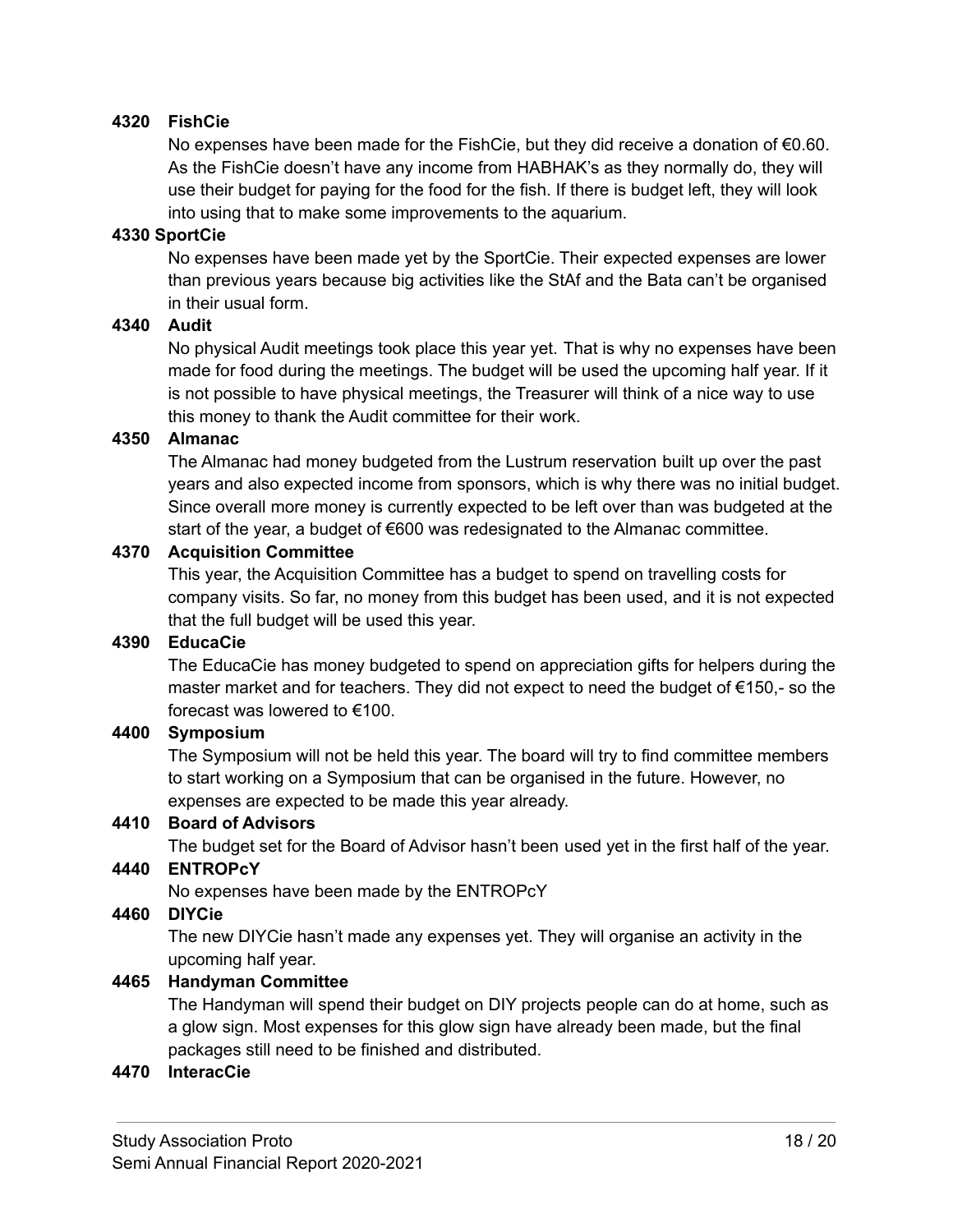In the first half of the year, the InteracCie didn't manage to find any members to form a committee. Because of this, no activities have been organised for Interaction Technology so far. Unfortunately it is not expected that new committee members will be found this year.

#### **4480 DisCo**

No parties have been possible the past half year. When the regulations allow for it, the DisCo can use their budget to throw a nicely decorated party.

#### **4490 Integration Week Committee**

Unfortunately, due to the lockdown, the Integration week had to be cancelled apart from the pLAN activity on the first night and a movie night with the ACE.